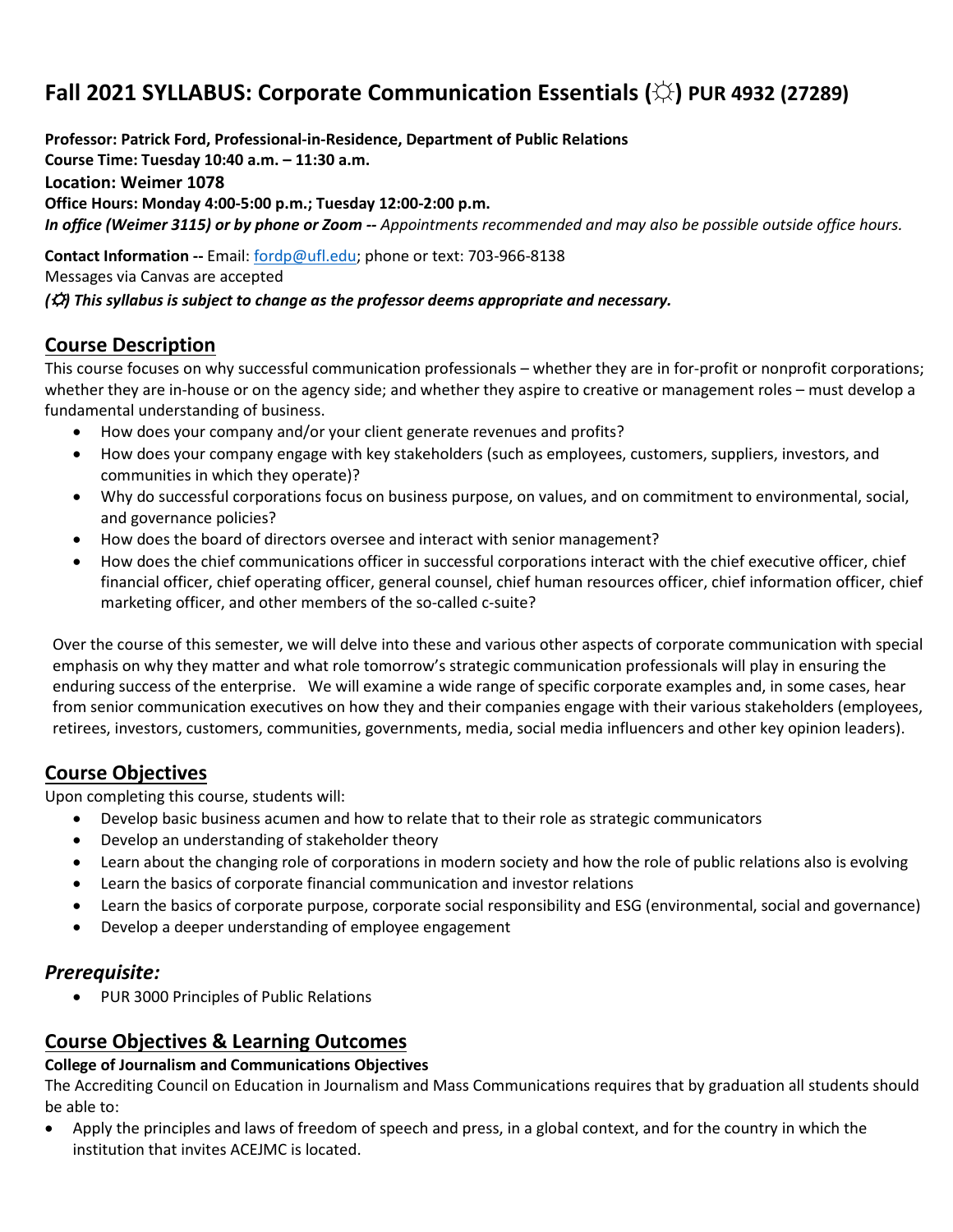- Demonstrate an understanding of the multicultural history and role of professionals and institutions in shaping communications.
- Demonstrate culturally proficient communication that empowers those traditionally disenfranchised in society, especially as grounded in race, ethnicity, gender, sexual orientation, and ability, domestically and globally, across communication and media contexts.
- Present images and information effectively and creatively, using appropriate tools and technologies.
- Write correctly and clearly in forms and styles appropriate for the communications professions, audiences, and purposes they serve.
- Demonstrate an understanding of professional ethical principles and work ethically in pursuit of truth, accuracy, fairness, and diversity.
- Apply critical thinking skills in conducting research and evaluating information by methods appropriate to the communications professions in which they work.
- Effectively and correctly apply basic numerical and statistical concepts.
- Critically evaluate their own work and that of others for accuracy and fairness, clarity, appropriate style, and grammatical correctness.
- Apply tools and technologies appropriate for the communications professions in which they work

# **Readings**

#### **Required Book**

• *Business Acumen for Strategic Communicators: A Primer*, by Matthew W. Ragas and Ron Culp. Emerald Publishing, 2021. ISBN: 978-1-83867-662-9 (paperback)

#### **Additional Readings as Assigned**

Students will be expected to be regular readers of free updates from *PRWeek Daily Breakfast Briefing.* **PRWeek is accessible to UF students through the UF George A. Smathers Libraries online database system.** The professor will provide or assign additional reading materials (e.g. media articles or book chapters) over the course of the semester. Generally, assigned reading (book chapters or other articles) in the syllabus should be read in advance of the class for which they are listed. Be prepared for the professor to call on you in that class to discuss the assigned readings.

# **Online Course Administration — e-Learning in Canvas**

[https://elearning.ufl.edu](https://elearning.ufl.edu/) will be used to administer the course communication, materials (e.g., PowerPoint files, additional readings, handouts, assignment guidelines, evaluation forms), and grades. For instance, an electronic file of this document is posted on Canvas. You can access the site by using your GatorLink username and password. Please check the site for announcements and/or threads of comments from classmates, and the professor.

# **Course Professionalism**

- The College of Journalism and Communications is a professional school and professional decorum is expected at all times. Therefore, the students, and the professor, adhere to workplace norms for collegial and respectful interaction. Carefully consider how you participate in class discussions and in the assignments you submit and present. You can use humor and demonstrate creativity but think ahead to how it will reflect on you. Use your best professional judgment. Projects should not contain nudity, profanity, illegal activities, or situations that would put you or others in danger.
- Students are expected to show up on time, not leave early unless prior permission is granted, and wait for the class to end before leaving. This applies to both in-person and Zoom classes. *Please note the significant impact of attendance and active participation in your final grade (25% of grade) and be sure to show up and speak up.*
- Students are expected to conduct themselves in an honest, ethical, and courteous manner with classmates and the professor.

# **Diversity Statement**

Your experience in this class is important to me. I embrace a notion of intellectual community enriched and enhanced by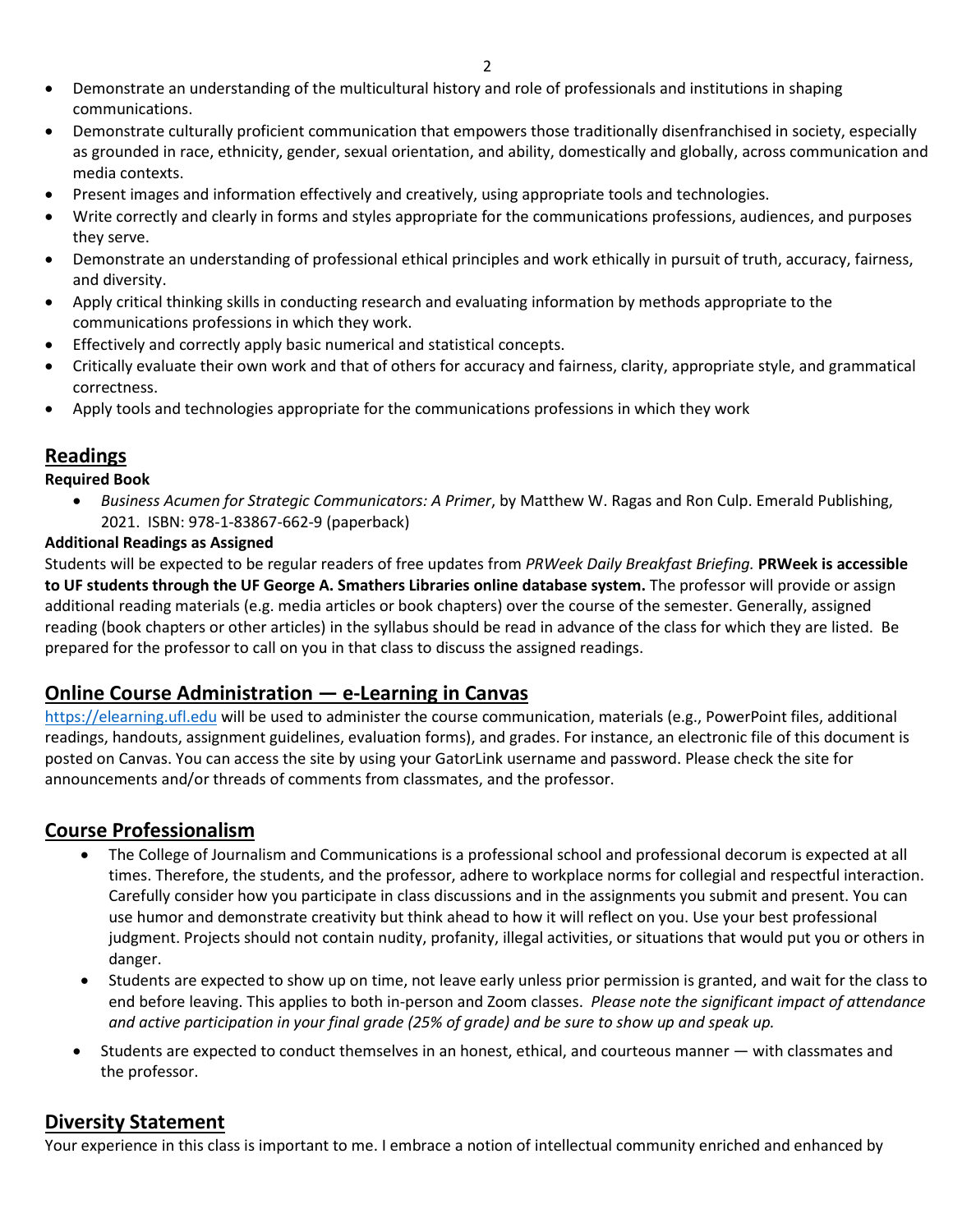diversity along several dimensions, including race, ethnicity and national origins, gender and gender identity, sexuality, socioeconomic class, disability, age, and religion. It is my intent that students from all diverse backgrounds and perspectives be wellserved by this course and that the diversity that students bring to this class be viewed as a resource, strength, and benefit. Please let me know ways to improve the effectiveness of the course for you personally or for others.

# **Course Grades**

Grading factors include:

#### **Attendance and Active Participation: 30%**

• Attendance and active participation are mandatory. Students will be expected to participate in various interactive exercises and to be fully engaged at all times unless cleared in advance with the professor. Each absence after the drop/add period will result in reduction in the grade for attendance. After due warning, the professor may prohibit further attendance and subsequently assign a lower or failing grade for excessive absences (please note: more than two unexcused absences during the semester will be considered "excessive absences." You are responsible for notifying the professor in advance of the cause of your absence and, if it is due to illness, provide a note from your medical provider. For further information on attendance policy, please consult: [https://catalog.ufl.edu/UGRD/academic-regulations/attendance-policies/.](https://catalog.ufl.edu/UGRD/academic-regulations/attendance-policies/)

#### **Individual Assignment: 25%**

- Individual assignments will provide an opportunity for you to explore various aspects of business acumen and corporate communication essentials. These will include:
	- o Brief reports on selected topics (selected in consultation with professor)
	- o A brief precis on elements of assigned readings

#### **Quizzes: 45%**

• Quizzes will be designed to test the students' understanding of key concepts of corporate communication essentials addressed in the course textbook and/or in supplemental readings, and those discussed in class by the professor and/or guest lecturers.

Grading for the course follows current UF grading policies for assigning grade points (see [https://catalog.ufl.edu/ugrad/current/regulations/info/grades.aspx\)](https://catalog.ufl.edu/ugrad/current/regulations/info/grades.aspx).

*The grading scale for the course is as follows*:

 $A = 93.0 - 100\%$ . A- = 90.0-92.99%. B+ = 87.0-89.99%. B = 83.0-86.99%. B- = 80.0-82.99%. C+ = 77.0-79.99%.  $C = 74.0 - 76.99\%$ .  $C = 70.0 - 73.99\%$ .  $D + 56.0 - 69.99\%$ .  $D = 64.0 - 66.99\%$ .  $D - 60.0 - 63.99\%$ .  $E =$  below 60%

*Further information about grades and grading policy may be found at this* [link to the university grades and grading policies.](https://catalog.ufl.edu/UGRD/academic-regulations/grades-grading-policies/)

# **Online Course Evaluations**

Students are expected to provide professional and respectful feedback on the quality of instruction in this course by completing course evaluations online via GatorEvals. Guidance on how to give feedback in a professional and respectful manner is available at [https://gatorevals.aa.ufl.edu/students/.](https://gatorevals.aa.ufl.edu/students/) Students will be notified when the evaluation period opens, and can complete evaluations through the email they receive from GatorEvals, in their Canvas course menu under GatorEvals, or via [https://ufl.bluera.com/ufl/.](https://ufl.bluera.com/ufl/) Summaries of course evaluation results are available to students at [https://gatorevals.aa.ufl.edu/public-results/.](https://gatorevals.aa.ufl.edu/public-results/)

# **The Honor Pledge**

UF students are bound by The Honor Pledge which states, "We, the members of the University of Florida community, pledge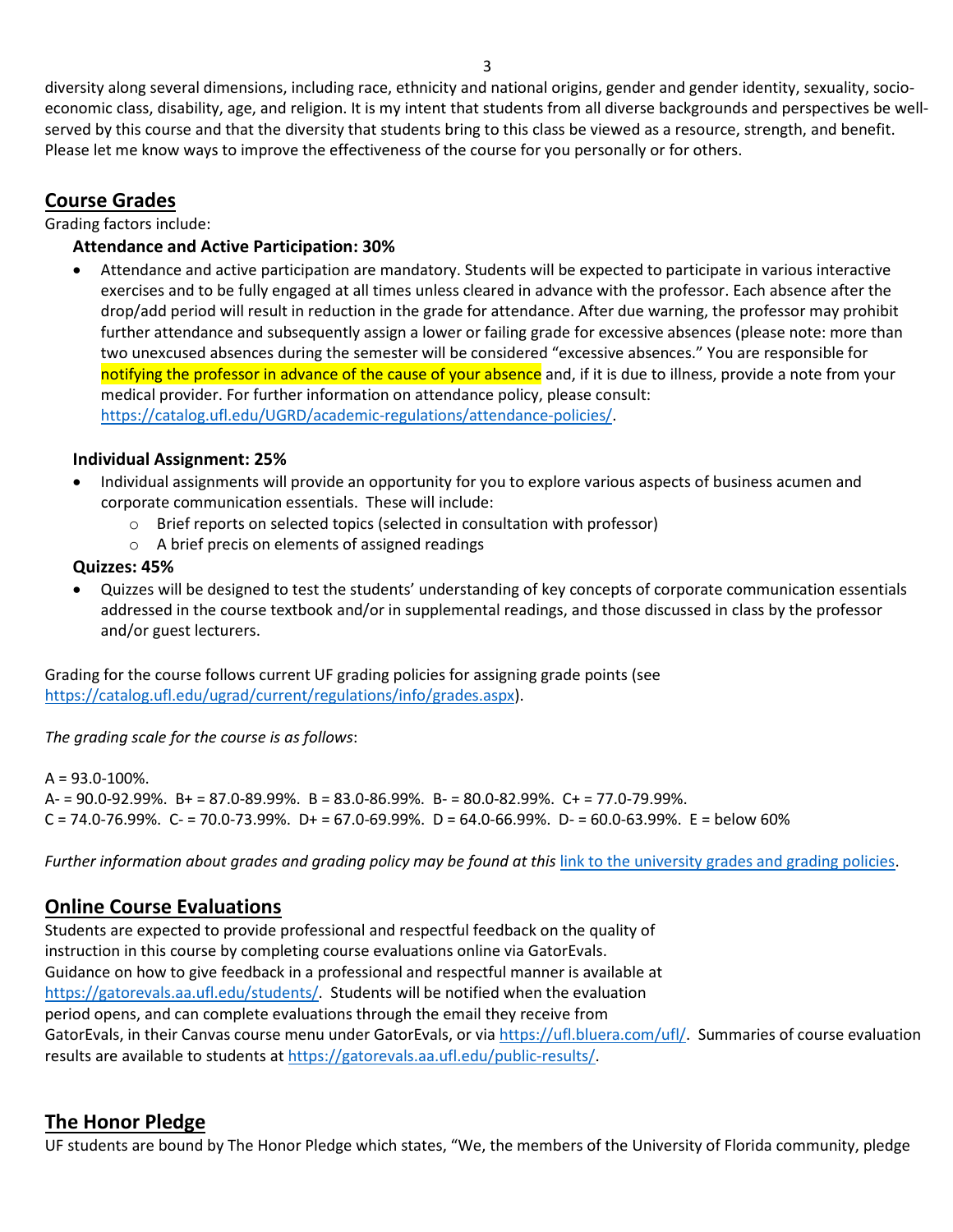4

to hold ourselves and our peers to the highest standards of honor and integrity by abiding by the Honor Code. On all work submitted for credit by students at the University of Florida, the following pledge is either required or implied: "On my honor, I have neither given nor received unauthorized aid in doing this assignment." The Honor Code specifies a number of behaviors that are in violation of this code and the possible sanctions[. Click here to read the Honor Code.](https://sccr.dso.ufl.edu/process/student-conduct-code/) Furthermore, you are obligated to report any condition that facilitates academic misconduct to appropriate personnel. If you have any questions or concerns, please consult with the instructor or TA in this class.

# **Students Requiring Accommodations**

Students with disabilities who experience learning barriers and would like to request academic accommodations should connect with the disability Resource Center[. Click here to get started with the Disability Resource Center.](https://disability.ufl.edu/students/get-started/) It is important for students to share their accommodation letter with their instructor and discuss their access needs, as early as possible in the semester.

# **Campus Resources**

# **Health and Wellness Resources**

- *U Matter, We Care*: If you or someone you know is in distress, please contact [umatter@ufl.edu, 3](mailto:umatter@ufl.edu)52-392-1575, or visit [U Matter, We Care website](https://umatter.ufl.edu/) to refer or report a concern and a team member will reach out to the student in distress.
- *Counseling and Wellness Center*: [Visit the Counseling and Wellness Center website](https://counseling.ufl.edu/) or call 352-392-1575 for information on crisis services as well as non-crisis services.
- *Student Health Care Center*: Call 352-392-1161 for 24/7 information to help you find the care you need, or [visit the](https://shcc.ufl.edu/)  [Student Health Care Center website.](https://shcc.ufl.edu/)
- *University Police Department*: [Visit UF Police Department website](https://police.ufl.edu/) or call 352-392-1111 (or 9-1-1 for emergencies).
- *UF Health Shands Emergency Room / Trauma Center:* For immediate medical care call 352-733-0111 or go to the emergency room at 1515 SW Archer Road, Gainesville, FL 32608[; Visit the UF Health Emergency Room and](https://ufhealth.org/emergency-room-trauma-center)  [Trauma Center website.](https://ufhealth.org/emergency-room-trauma-center)

# **Academic Resources**

- *E-learning technical support*: Contact th[e UF Computing Help Desk](http://helpdesk.ufl.edu/) at 352-392-4357 or via e-mail at [helpdesk@ufl.edu.](mailto:helpdesk@ufl.edu)
- *[Career Connections Center](https://career.ufl.edu/)*: Reitz Union Suite 1300, 352-392-1601. Career assistance and counseling services.
- *[Library Support](https://cms.uflib.ufl.edu/ask)*: Various ways to receive assistance with respect to using the libraries or finding resources.
- *[Teaching Center](https://teachingcenter.ufl.edu/)*: Broward Hall, 352-392-2010 or to make an appointment 352- 392-6420. General study skills and tutoring.
- *Writing Studio:* 2215 Turlington Hall*,* 352-846-1138. Help brainstorming, formatting, and writing papers.
- *Student Complaints On-Campus*: [Visit the Student Honor Code and Student Conduct Code webpage for](https://sccr.dso.ufl.edu/policies/student-honor-%20code-student-conduct-code/)  [more information.](https://sccr.dso.ufl.edu/policies/student-honor-%20code-student-conduct-code/)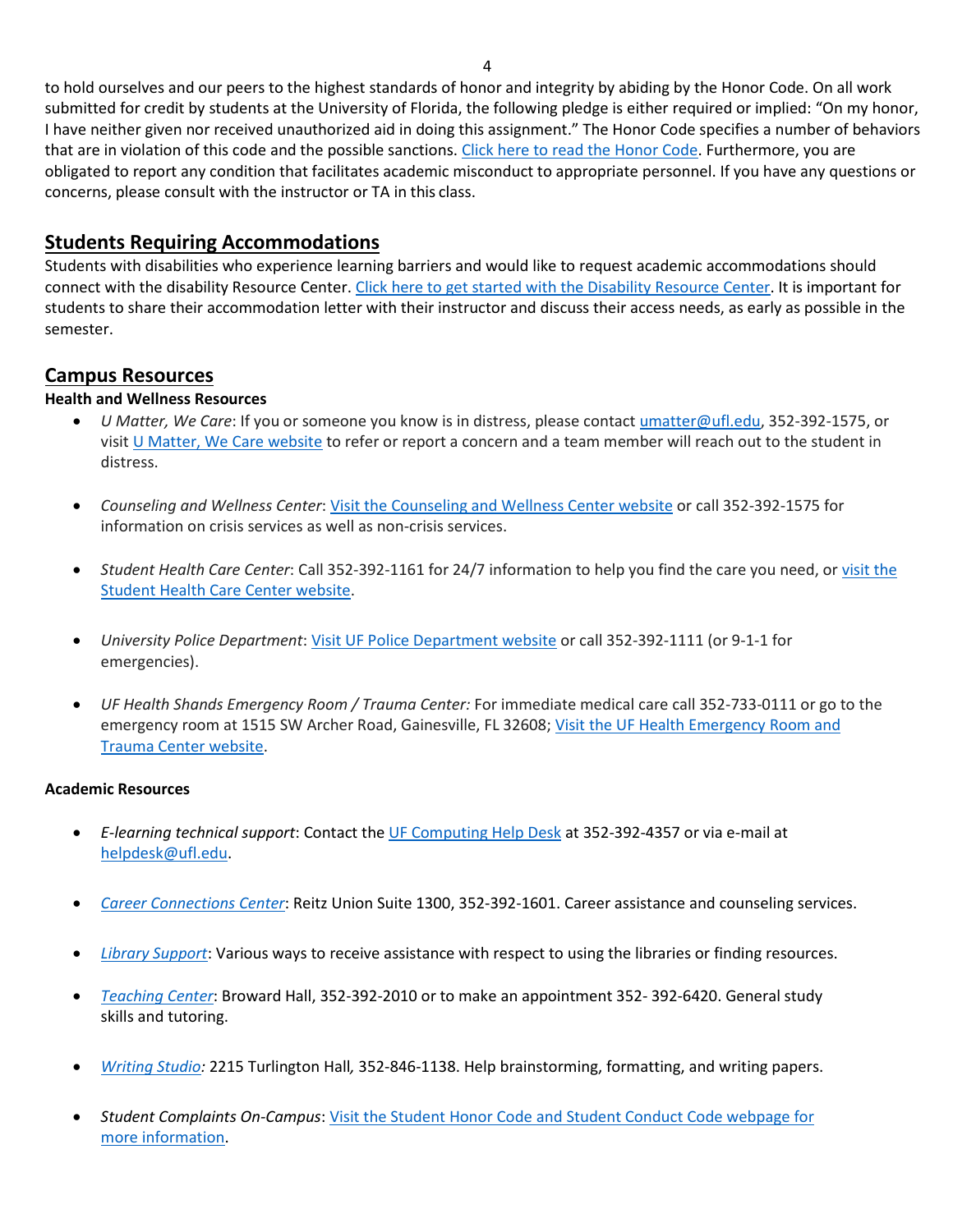• *On-Line Students Complaints*[: View the Distance Learning Student Complaint Process.](https://distance.ufl.edu/getting-help/student-complaint-process/)

# **UF COVID-19 Guidance**

In response to COVID-19, the following practices are in place to maintain your learning environment, to enhance the safety of our in-classroom interactions, and to further the health and safety of ourselves, our neighbors, and our loved ones.

- If you are not vaccinated, get vaccinated. Vaccines are readily available at no cost and have been demonstrated to be safe and effective against the COVID-19 virus. Visit this link for details on where to get your shot, including options that do not require an appointment: [https://coronavirus.ufhealth.org/vaccinations/vaccine-availability/.](https://coronavirus.ufhealth.org/vaccinations/vaccine-availability/) Students who receive the first dose of the vaccine somewhere off-campus and/or outside of Gainesville can still receive their second dose on campus.
- You are expected to wear approved face coverings at all times during class and within buildings even if you are vaccinated. Please continue to follow healthy habits, including best practices like frequent hand washing. Following these practices is our responsibility as Gators.
	- $\circ$  Sanitizing supplies are available in the classroom if you wish to wipe down your desks prior to sitting down and at the end of the class.
	- o Hand sanitizing stations will be located in every classroom.
- If you are sick, stay home and self-quarantine. Please visit the UF Health Screen, Test & Protect website about next steps, retake the questionnaire and schedule your test for no sooner than 24 hours after your symptoms began. Please call your primary care provider if you are ill and need immediate care or the UF Student Health Care Center at 352-392- 1161 (or email [covid@shcc.ufl.edu\)](mailto:covid@shcc.ufl.edu) to be evaluated for testing and to receive further instructions about returning to campus. UF Health Screen, Test & Protect offers guidance when you are sick, have been exposed to someone who has tested positive or have tested positive yourself. Visit the [UF Health Screen, Test & Protect website](https://click.info.gator360.ufl.edu/?qs=8f0d5e01a3f7385148f144e2089093522a358a8d85cb9db73c31675d3c5e5c0d27748d40c212f544822551342f1912ea5b4f2b890d5952e8) for more information.
	- $\circ$  Course materials will be provided to you with an excused absence, and you will be given a reasonable amount of time to make up work.
	- $\circ$  If you are withheld from campus by the Department of Health through Screen, Test & Protect you are not permitted to use any on campus facilities. Students attempting to attend campus activities when withheld from campus will be referred to the Dean of Students Office.
- Continue to regularly visit coronavirus.UFHealth.org and coronavirus.ufl.edu for up-to-date information about COVID-19 and vaccination.

# **Policy on Recording Classes**

- Students are allowed to record video or audio of class lectures. However, the purposes for which these recordings may be used are strictly controlled. The only allowable purposes are (1) for personal educational use, (2) in connection with a complaint to the university, or (3) as evidence in, or in preparation for, a criminal or civil proceeding. All other purposes are prohibited. Specifically, students may not publish recorded lectures without the written consent of the instructor.
- A "class lecture" is an educational presentation intended to inform or teach enrolled students about a particular subject, including any instructor-led discussions that form part of the presentation, and delivered by any instructor hired or appointed by the University, or by a guest instructor, as part of a University of Florida course. A class lecture **does not** include lab sessions, student presentations, clinical presentations such as patient history, academic exercises involving solely student participation, assessments (quizzes, tests, exams), field trips, private conversations between students in the class or between a student and the faculty or lecturer during a class session.
- Publication without permission of the instructor is prohibited. To "publish" means to share, transmit, circulate, distribute, or provide access to a recording, regardless of format or medium, to another person (or persons), including but not limited to another student within the same class section. Additionally, a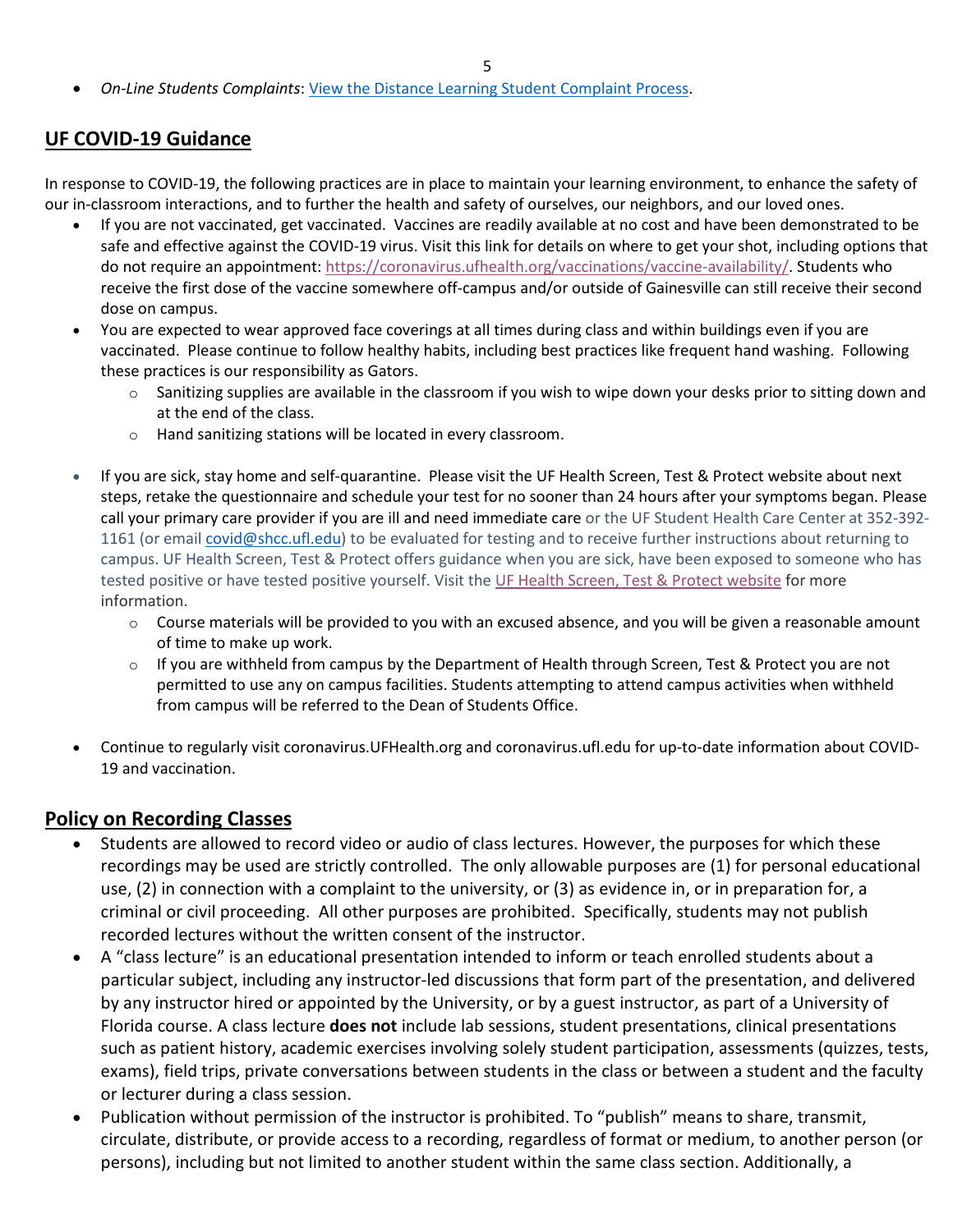recording, or transcript of a recording, is considered published if it is posted on or uploaded to, in whole or in part, any media platform, including but not limited to social media, book, magazine, newspaper, leaflet, or third party note/tutoring services. A student who publishes a recording without written consent may be subject to a civil cause of action instituted by a person injured by the publication and/or discipline under UF Regulation 4.040 Student Honor Code and Student Conduct Code.

# **Other Important Notes**

- We will meet in person (Weimer 1078) for most classes, but several classes will be conducted on Zoom to accommodate guest lecturers – you will receive ample advance notice in those cases. You will be welcome to log in from your seat in class or remotely. In response to COVID-19, we will carefully track and comply with all UF policies and guidelines to maintain your learning environment and to enhance the safety of our in-classroom interactions.
- The professor reserves the right to make changes, if necessary, to the grading system, schedule, or other matters pertaining to the class.
- I can be reached in my office (Weimer 3115), via email (fordp@ufl.edu), by telephone (352-294-0493) or by text (703- 966-8138). While I always strive to respond in a timely way, please be aware that I may not always be able to respond immediately to your communication. As a rule, allow up to 24 hours for a response.
- Students are not permitted to bring guests to class unless pre-arranged with me in advance.
- If you notice yourself having trouble in the course, it is crucial that you see me immediately or as soon as possible. Please feel free to approach me about any concerns or comments you might have about this class. Ideally, every student in the class should plan to have at least one 1:1 meeting with me during the semester – I can meet with you during office hours or at other times, but I ask that you reach out in advance and schedule an appointment.
- Any evidence of plagiarism or cheating will result in an "E" for the course and possible disciplinary action.
- Do not submit the same work to more than one class without prior written permission from both professors. Do not adapt work from another class for this class without my prior written permission.
- Do not adapt someone else's work and submit it as your own. This course requires original work, created at this time, for this purpose.
- Spelling counts, as do grammar, punctuation and professional presentation techniques. If you need extra help with presentation skills, arrange an appointment with me.
- An assignment turned in past the deadline may be penalized one letter grade for each weekday it is late. This is a business where deadlines count.
- In addition to the required and recommended readings, you are expected to maintain comprehensive class notes because class lectures often contain information that is not contained in the readings. You will be quizzed on this information. *If you miss a class, it is your responsibility to get briefed by another student on the content covered in the class.*
- Misspelling company or agency names during exercises may result in a letter grade deduction. Check your work!

#### **Course Schedule \*Readings are to be done BEFORE the date listed below\***

**Aug 24** Course overview

- Why business acumen matters more than ever
- **Aug 31** Interactive review: "Strategic Communication and Business Acumen"
	- Read: "Foreword by Linda Rutherford" and Chapter 1 in *Business Acumen for Strategic Communicators*